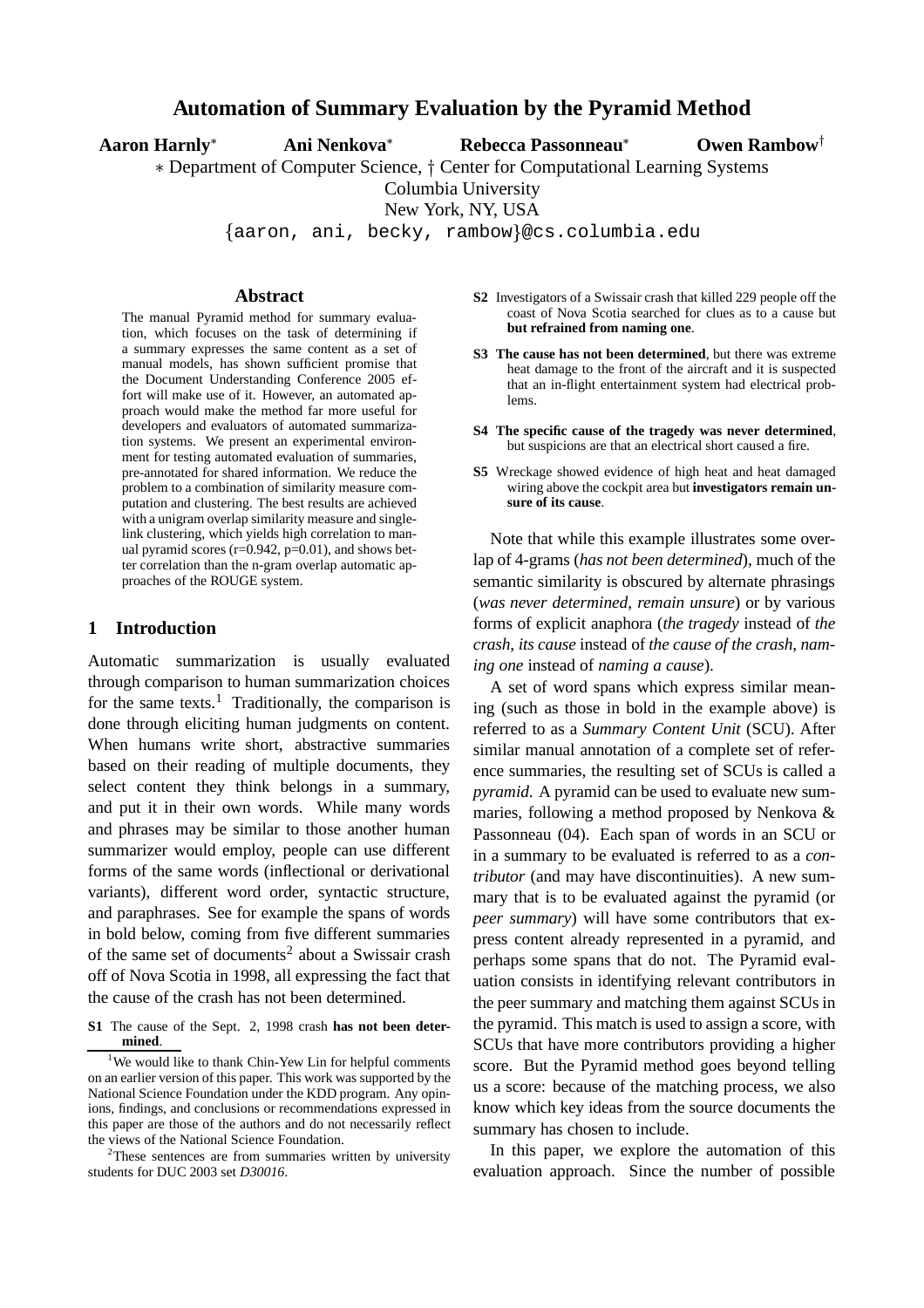candidate contributor sets is exponential in the number of words in the sentence, we use dynamic programming to find an optimal candidate contributor set of a summary based on different clustering methods and similarity metrics. Our results indicate that using automatic Pyramid scoring leads to better correlation with human Pyramid scoring over the use of the  $n$ gram overlap automatic evaluation metric ROUGE.

# **2 Related Work**

The development of automated or semi-automated methods for evaluating content selection in summarization has recently been an area of active research. A completely manual evaluation method was used in the Document Understanding Conferences (DUC) in 2001–2003. The method involved human judgments about how much of the content of a *single* model summary is expressed in a new peer summary. Analysis of the DUC evaluations results revealed some weaknesses— the stability of human judgments of "information overlap" (Lin  $&$  Hovy 02), the coarsegrained and subjective nature of the judgments required (Halteren & Teufel 03; Nenkova & Passonneau 04) , and the use of single reference summaries, despite the observation that summaries with different content can be equally good (Nenkova & Passonneau 04). The "factoid" (Halteren & Teufel 03) and manual Pyramid annotation methods have been proposed to address these limitations.

At the same time, several automated methods have been proposed to address the cost/time issues imposed by manual annotation, most notably the ROUGE family of ngram-overlap measures (Saggion *et al.* 02; Lin & Hovy 03; Pastra & Saggion 03). All of these methods rely on the comparison of peer summaries to one or more human-written reference summaries. The summarization task, by definition, demands high compactness relative to its source documents. Paraphrase and synonymy are expected to be used to achieve the desired compactness, and indeed we find mostly 1- or 2-grams matching between source text and abstractive multi-document summaries (Banko & Vanderwende 04).

# **3 The Pyramid Method**

The pyramid method addresses the following characteristics of abstractive summaries that present a challenge for evaluation: that summaries written by equally skilled writers are highly likely to have some overlap in content, and highly likely to have some content that is unique to each summary; and that when different summaries express the same content, the wording can vary in unpredictable ways. The pyramid method adopts the following strategies:

- We explicitly assume that multiple reference summaries are required to evaluate a peer summary.
- A pyramid is created by identifying SCUs, i.e., sets of contributors (text fragments) in the reference summaries that express approximately the same meaning.
- The number of contributors in an SCU is the frequency with which an SCU was expressed in the pool of model summaries. This frequency is used to weight the importance of the SCU.

A pyramid, or set of SCUs, tends to have very few SCUs with high weights, increasing numbers of SCUs as the weights decrease, and finally, a very large number of SCUs with weights of one or two. It is this fact that gives the method its name.

When a peer summary is evaluated against the pyramid, its content is matched against SCUS to identify *candidate contributors*, which are fragments of text that express roughly the same meaning as an SCU in the pyramid, and there will typically be remaining fragments that have no match. A candidate contributor which has the same meaning as the contributors in an SCU in the pyramid are rewarded with the score  $n$ , where  $n$  is the weight of the matching SCU in the pyramid. Candidate contributors with no match are assigned weight zero. The score of the peer summary is the ratio between the sum of weights of its candidate contributors and the sum of weights of a optimal summary of the same size. The optimal summary is defined as the informationally ideal summary, that expresses the most highly weighted pyramid SCUs.

# **4 Automation: Motivation and Algorithms**

There are two tasks involved in pyramid evaluation: creating a pyramid by annotating model summaries, and evaluating a new summary (peer) against a pyramid. Ideally, an automated evaluation component would address both tasks. However, the task of creating a pyramid is far more complex than the task of scoring a new summary against existing (handcreated) pyramid, and the automated scoring component is useful when doing a large amount of evaluation (of multiple summarizers, or different versions of the same summarizer). Therefore, we decided to explore first the automation of scoring a new summary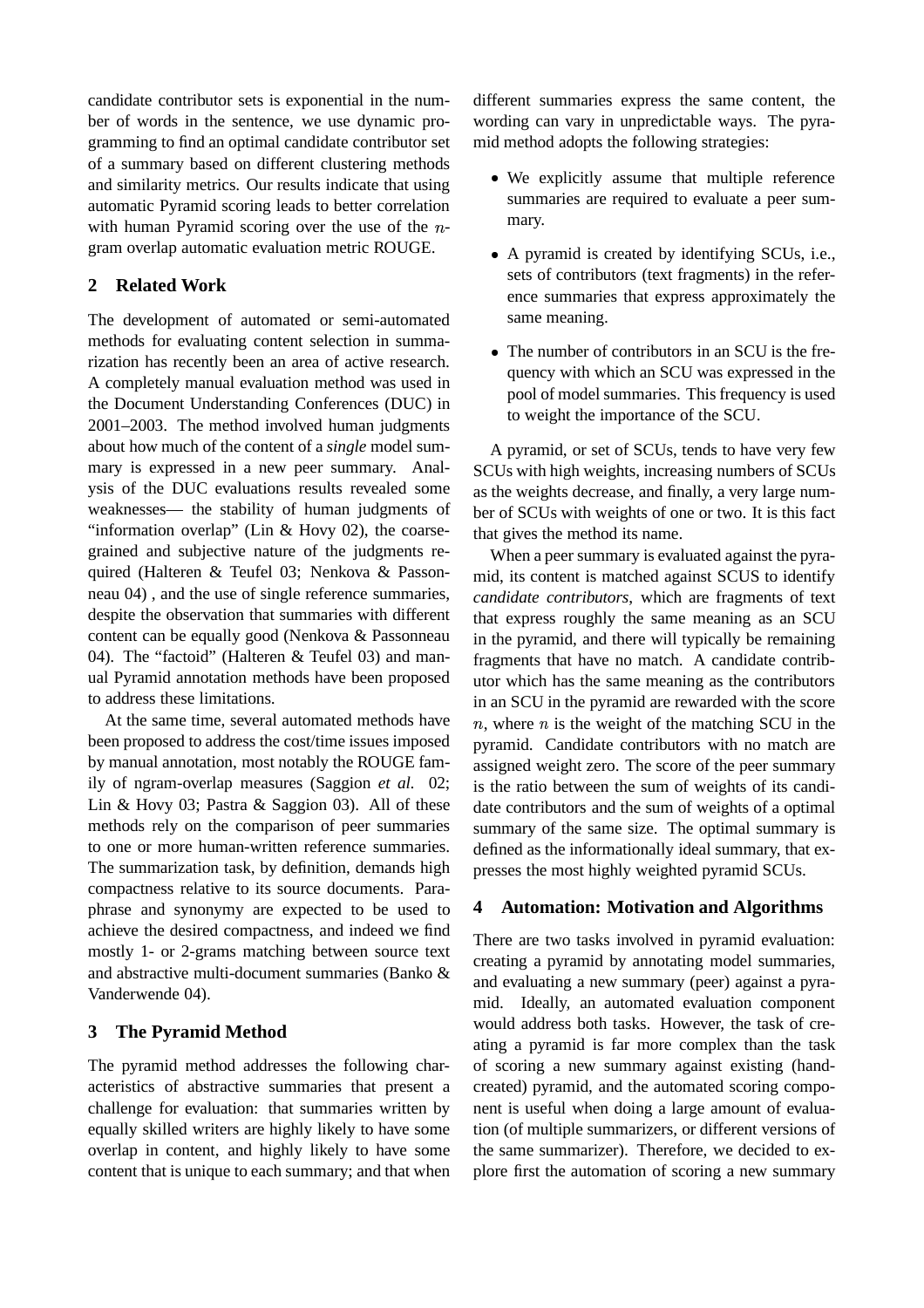against an extant, human-produced pyramid. We anticipate that what we learn in this process will apply when we turn to automating pyramid construction.

Our algorithm consists of four steps.

- **Enumerate** Enumerate all candidate contributors (contiguous phrases) in each sentence of the peer summary.
- **Match** For each candidate contributor, find the most similar SCU in the pyramid. In the process, the similarity between the candidate contributor and all pyramid SCUs is computed.
- **Select** From the set of candidate contributors, find a covering, disjoint set of contributors that have maximum overall similarity with the pyramid.
- **Score** Calculate the pyramid score for the summary, using the chosen contributors and their SCU weights.

For example, the enumeration of all candidate contributors for a peer summary sentence  $ABC$  might be  $\sigma_{\text{de}}$  $\{A, B, C, AB, AC, BC, ABC\}$ , where A, B, and C the n are words. In the **Match** step, each member of this set will be assigned a score, based on its similarity with pyramid SCUs. In the **Select** step, the overall optimal subset of candidates will be chosen, for example  $\{A, BC\}$  and A and  $BC$  will also be mapped to SCUs in the pyramid. In the **Score** step, the pyramid summary score for the peer based on the SCU assignment from the previous step will be computed. We next discuss the four steps in detail.

#### **4.1 Enumeration of candidate contributors**

What set of text fragments could be contributors in an SCU? We have chosen to consider all contiguous spans of words that do not cross sentence boundaries. Without the restriction that the candidate contributor spans be contiguous spans of words, an  $n$ word sentence would yield  $2^n$  possible candidate contributors consisting of all possible subsets of words from the original sentence. But imposing the contiguity requirement on candidate contributors, the size of the set of all candidate contributors is reduced to  $\frac{n(n-1)}{2} = 1 + 2 + ... + n$  since there are  $(n+1-k)$  contributors of length  $k$ . Note that this restriction to contiguous spans of words is a departure from the manual pyramid method, which permits, in limited circumstances, noncontiguous words to comprise a contributor.

## **4.2 Matching of contributors to SCUs**

Next, we match each candidate contributor  $\hat{c}$  to the SCU  $C = \{c_1, c_2, ..., c_n\}$  with which it shares the most meaning  $(c_i$  are the contributors of C and express the same meaning, possibly with a different wording). The degree of shared meaning is measured using a similarity metric set\_sim between the candidate contributor and a pyramid SCU:

 $\texttt{set}.\texttt{sim}(\hat{c},C) = \texttt{combine}_{c_i \in C}(\texttt{span\_sim}(\hat{c},c_i))$ 

, and  $C$  the pyramid. set\_sim is defined in terms of a function span\_sim which expresses the similarity between two text spans, and the function combine, which, given scores for the similarity between the candidate contributor and the contributors from the pyramid, returns a single score. Thus, we must choose the two functions span sim and combine, and these choices represent an important part of our research. Note that the **Matching** step can be seen as a clustering problem. The SCUs in the gold-standard pyramid can be viewed as clusters of contributors. The task is to merge the candidate contributor (viewed as a cluster with a single element) to the most appropriate SCU cluster in

> We explore several choices for combine. In the single-link method, the overall similarity between the candidate contributor and an SCU is the maximum of the pairwise span similarity between their contributors, i.e., combine  $=$  max. In the average-link method, the overall similarity is the mean of pairwise similarity, and combine  $=$  mean. In the completelink method, the overall similarity is the minimum of the pairwise similarity, and combine  $=$  min.

> Many alternatives for the pairwise similarity metric span sim between contributors are possible. We experimented with simple cosine similarity, cosine similarity with TF\*IDF weighting, unigram overlap, bigram overlap, and word-wise edit distance.

> Currently, we assign each contributor to its "best fit" SCU. It may be that retaining an  $n$ -best list would allow the next step (**Select**) to choose a disjoint set of contributors.

## **4.3 Selecting a covering, disjoint set of possible contributors**

Once all candidate contributors have been matched to their most-similar SCUs, the similarity scores can be used to find an optimal subset of the candidate SCUs. As in the manual pyramid method, we have chosen to require a covering, disjoint set of contributors, i.e. each word of a peer summary should belong to one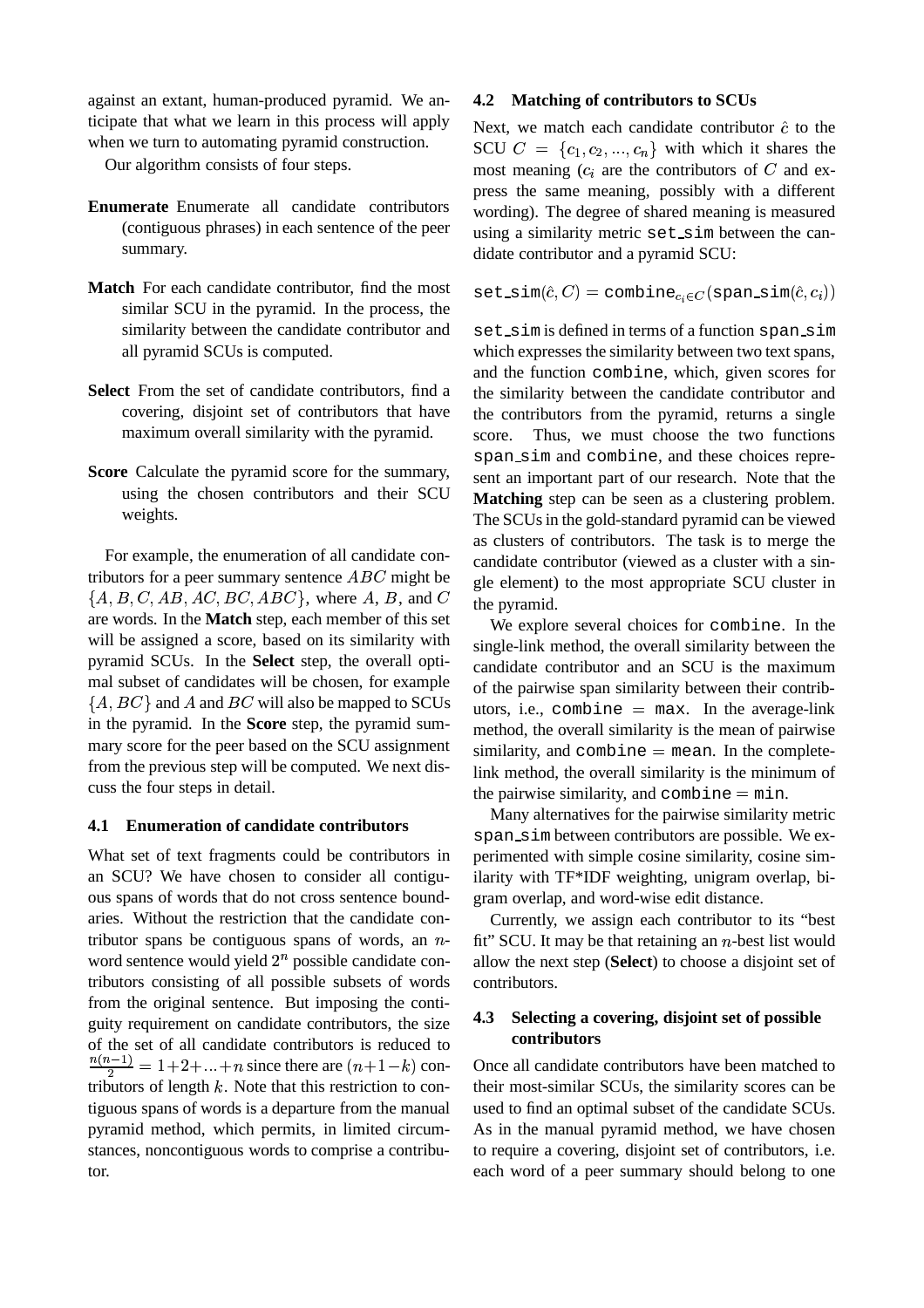of the final contributors, and no word can belong to more than one contributor. There are  $O(2^n)$  possible such sets for sentences of  $n$  words; to avoid exponential runtime, we use a two-dimensional dynamic programing algorithm, which selects the best contributor set for each span of words between the  $i$ th and  $j$ th words of a sentence, eventually producing a preferred covering for the entire sentence. The scoring method chooses the contributor set that produces the highest total overall similarity score between the chosen contributors and their SCUs. The score for the best covering for a span  $(i, j)$  in a sentence is the maximum of the sums of the scores of the subsequences  $(i, k)$  and  $(k+1, j)$  for  $k = i, \ldots, j-1$ , and of the direct score for the span  $(i, j)$  itself.

Consider a brief example with a sentence beginning *In 1998 two Libyans . . .* . Initially the span (1, 1) is considered, and hence the optimal contributor set is simply the word *In*. The overall score for this span is simply the similarity score between *In* and its best-match SCU. Next, the spans (1,2) and (2,2) are considered. The optimal contributor set for the span (2,2) is simply the word *1998*. The dynamic programming comes into play in the next span, (1,2). The optimal set of contributors for the span (1,2) can be either the contributor *In 1998* (i.e., the span (1,2)), or the union of each of the optimal sets for the spans  $(1,1)$ and (2,2), i.e. *In* and *1998*. Suppose that the singlecontributor set *In 1998* produces a better score. We record this fact and need not examine the span (1,2) again, even as this span participates in larger spans. Then we consider the spans  $(1,3)$ ,  $(2,3)$ , and  $(3,3)$ . The process continues in typical dynamic programming fashion until an optimal set of contributors for the span  $(1,n)$  is chosen.

## **4.4 Score**

Finally, the selected set of contributors are scored as in the manual pyramid method. The sum of the weights of all SCUs in the peer summary (assigned in the preceding step) is normalized by the maximum sum possible for an "ideal" summary which contains as many high-weight SCUs as possible in a summary of the same size (see section 3). This gives a normalized score between 0 and 1.

## **5 Evaluation**

## **5.1 Comparing Human Pyramid Score to Automated Pyramid Score**

The goal of this evaluation is to determine the correlation between human Pyramid scores and our auto-

 th use for our correlation study not the scores for indimatically obtained Pyramid scores. It is not the object of this paper to show that the human Pyramid scores correlate with other measures of summary quality; see (Nenkova & Passonneau 04) for details. Because of methodological issues in averaging correlations, we vidual summaries, but instead for human summarizers. This evaluation mimics the standard case where we wish to evaluate (or rank) several summarization systems which have produced summaries for the same document sets.

For our evaluation, we used the three sets of data from (Nenkova & Passonneau 04). The three document sets are from the DUC'03 test set. For each document set, we have 10 summaries, each manually annotated for content units. We chose to evaluate six human summarizers from whom we had summaries for each of the three sets (the other summarizers did not summarize all three sets). These summarizers are Columbia University graduate students in the School of Journalism, who were compensated for their work, and who followed the guidelines for summary creation used in DUC.

We evaluated each summary by one of the six Columbia summarizers against a pyramid consisting of the remaining nine summaries for that document set. This gives us 18 manual and 18 automated scores. To obtain an overall summarizer performance score, we calculated the mean human Pyramid score and mean automated Pyramid score for each summarizer across the three sets, giving us six scores for each scoring method (human or automated). Then we computed the correlation between the automatic scores and the original Pyramid scores. Both Pearson's correlation (a measure of the linear association between the two types of score), and Spearman's rank correlation (a correlation based only on the rank of the scores, not their value) were computed. The Pearson correlation is a useful measure of whether the automatic scores could be used as drop-in replacements for human scores. Since the usual ultimate goal of summary evaluation is to compare summarization systems, and hence relative rank rather than raw score is more important, the Spearman rank correlation is arguably a better measure of whether the automated evaluation system can produce similar judgments as human scorers.

Figure 1 shows the main results. The upper table is the Pearson correlation, the lower table the Spearman rank correlation. The rows are labeled with the span\_sim metric used to compute the sim-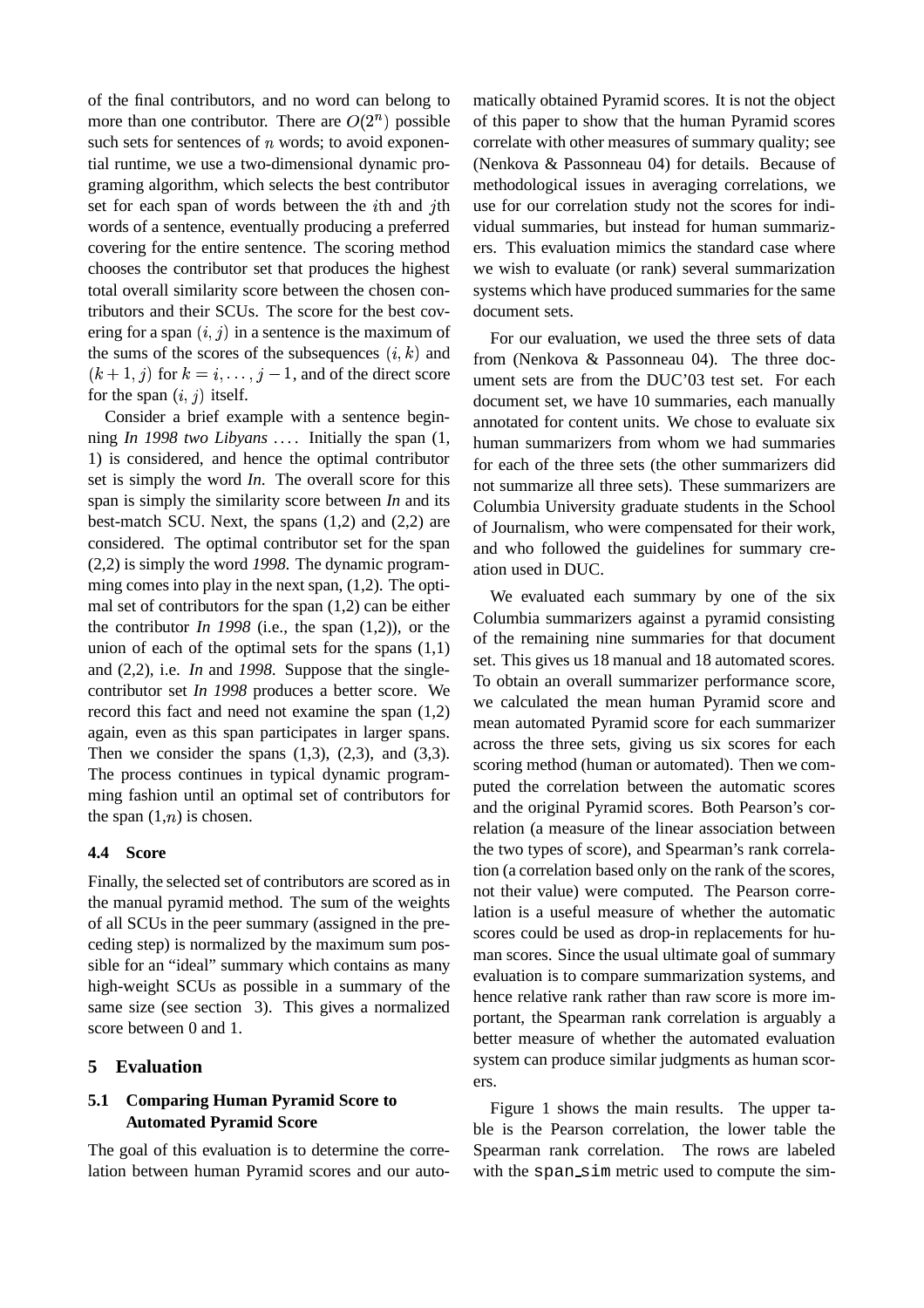|                      | Min      | Mean           | Max       |
|----------------------|----------|----------------|-----------|
| Unigram Overlap      | $0.942*$ | $0.866*$       | 0.026     |
| Simple Cosine        | 0.890*   | $0.751*$       | $-0.052$  |
| <b>Edit Distance</b> | $0.941*$ | 0.551          | $-0.1478$ |
| Bigram Overlap       | $-0.119$ | $-0.085$       | 0.529     |
| Cosine-TF*IDF        | 0.268    | 0.717          | $-0.074$  |
|                      |          |                |           |
|                      | Min      | Mean           | Max       |
| Unigram Overlap      | $0.886*$ | $\sqrt{0.714}$ | $-0.029$  |
| Simple Cosine        | $0.886*$ | 0.257          | $-0.200$  |
| <b>Edit Distance</b> | $0.886*$ | 0.371          | $-0.143$  |
| Bigram Overlap       | $-0.200$ | $-0.086$       | 0.428     |
| $Cosine-TF*IDF$      | 0.200    | 0.771          | 0.086     |

Figure 1: Pearson (above) and Spearman (below) correlation between automatically scored summary and fully manual scores, for different scan sim functions (rows) and combine functions (columns). Starred cells  $(*)$  have a p-value  $\leq 0.05$ , single-tailed.

| Stop words list | Yes      | No       |
|-----------------|----------|----------|
| Words unchanged | $0.843*$ | $0.726*$ |
| Lowercased      | $0.903*$ | 0.594    |
| Lemmatized      | $0.942*$ | 0.819*   |
|                 |          |          |
| Stop words list | Yes      | No       |
| Words unchanged | $0.943*$ | 0.714    |
| Lowercased      | $0.829*$ | 0.371    |
| Lemmatized      | $0.886*$ | 0.600    |

Figure 2: Pearson (above) and Spearman (below) correlation for different ways of preparing data. All results in Figure 1 are for Lemmatized, Using Stop Words List. All Results here are for Min, Unigram Overlap. Starred cells (\*) have a p-value  $\leq 0.05$ , single-tailed.

ilarity between a candidate span is to a contributor. The columns are labeled with the different combine functions, which, as discussed above, correspond to choosing a method in clustering. All figures assume the use of a stop list and a lemmatizer; we return to these parameters below. We have boldfaced the best results, which for both types of correlation is a unigram overlap span sim metric, with the combine function being the minimum.

We make the following interpretative observations about the results in Figure 1. We find that for different combine methods, different span sim metrics are better. The unigram overlap metric counts the number of shared words between two spans, but abstracts completely from word order. By using the minimum combine function (i.e., the single-link clustering method), we require that *all* contributors for a particular SCU in the pyramid show some word overlap with the candidate. Thus, we want a sim-

ilarity metric which imposes as few constraints as possible, which is the unigram metric. (In fact, we fail to identify the correct SCU if there is a contributor which is a radical paraphrase, to the point of having no overlapping words at all.) On the other hand, for the maximum combine function, we require only one contributor to match, so we expect this match to be more constrained. Indeed, for the maximum combine function, the best overlap metric is the cosine-TF\*IDF metric. In contrast, for minimum and mean, the cosine-TF\*IDF is the worst performing.

The lower table in Figure 1 shows the Spearman rank correlation. We see that the results are similar to the Pearson correlation, but with some exceptions, especially for the maximum and mean combine functions.

## **5.2 Preprocessing the Data**

Further, we examine how the different ways to prepare the data impacts results. We consider two questions:

- Should we use a list of stop words, which we exclude from both SCU contributors and candidate sentences before we apply the similarity metrics?
- Should we normalize words by either lemmatizing them, or lowercasing them, or should we leave them unchanged?

To investigate these issues, we used the best performing combination span sim metric and combine function, namely unigram overlap and minimum. We then varied the two new parameters. The results are shown in Figure 2. As expected, the use of a stop word list helps, since it eliminates noise caused by matches on function words and other content-free or common words. At the same time, we find that we get a slight improvement by lemmatizing words, but only for the Pearson correlation. For the Spearman (rank) correlation, keeping the words unchanged results in a higher correlation, a difference for which we have no explanation at present. Overall, our best results are 0.942 for the Pearson and 0.943 for the Spearman correlations (both significant with  $p < 0.05$ .

## **5.3 Comparison with ROUGE**

We compare our results with those achieved by the ROUGE system. We report recall and precision scores for ROUGE-1 (the most used metric until 2005), ROUGE-2 and ROUGE-SU4 (which are used for the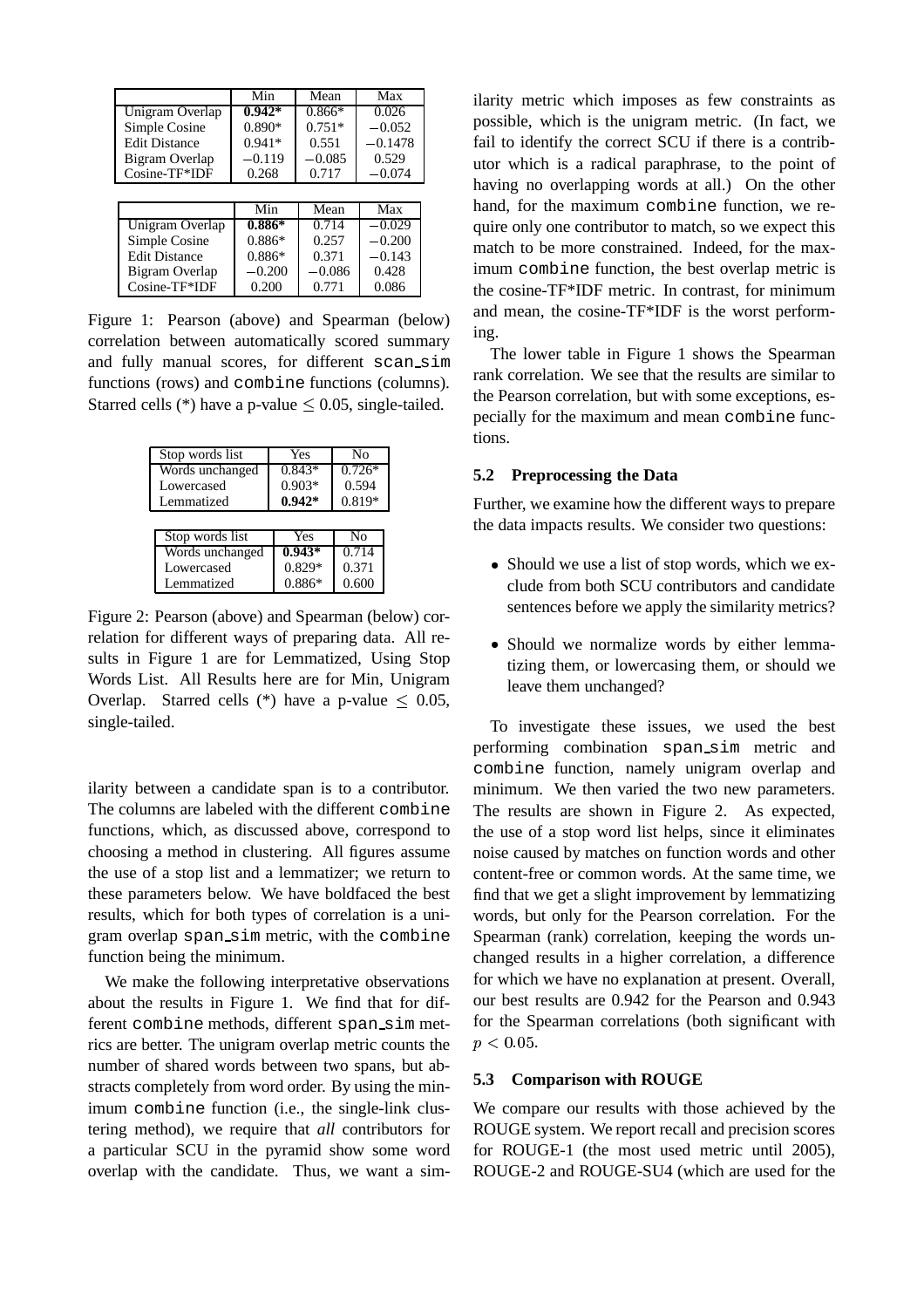|                   | Recall   | Precision |
|-------------------|----------|-----------|
| ROUGE-1           | 0.805    | $0.242*$  |
| ROUGE-2           | $0.552*$ | $0.212*$  |
| ROUGE-SU4         | $0.572*$ | $0.176*$  |
| Automatic Pyramid | 0.942    |           |
|                   |          |           |
|                   |          |           |
|                   | Recall   | Precision |
| ROUGE-1           | $0.600*$ | $0.543*$  |
| ROUGE-2           | $0.543*$ | $0.371*$  |
| ROUGE-SU4         | $0.314*$ | $0.118*$  |

Figure 3: Summary of results: Pearson (above) and Spearman (below) correlations between manual pyramid scores and six different versions of ROUGE. Starred cells (\*) are significantly different from corresponding correlations between the manual and automated Pyramid methods at a p-value  $\leq 0.05$ , singletailed.

DUC'05 evaluation). ROUGE was originally developed as a recall metric — in fact, its name is an acronym for Recall-Oriented Understudy for Gisting Evaluation. The precision version of ROUGE was added in 2005. The Pyramid evaluation has characteristics of both a precision measure (as the score is a function of the size of the summary) and of a recall measure (as the score is also a function of the weights of the optimal SCUs). The settings we used for all ROUGE experiments were exactly the ones used in DUC.<sup>3</sup>

Figure 3 compares our performance to ROUGE. We use three ROUGE variants: unigram overlap (ROUGE-1), bigram overlap (ROUGE-2), and skip bigram and unigram combination(ROUGE-SU4), where a skip bigram is any pair of words in their sentence order, with up to four intervening words in between. We report both recall and precision scores for the ROUGEs. We see that the automatic Pyramid evaluation has higher Pearson and Spearman correlation than all three ROUGE scores. The difference in correlation between the automatic Pyramid and the ROUGE scores is statistically significant ( $p \leq 0.05$ ) give for all cases except the Pearson correlation between the automatic Pyramid (0.942) and ROUGE-1 recall score  $(0.805)$ , which is not statistically significant (p  $= 0.129$ ). We expect that more data will allow us to establish statistical significance for the remaining comparison as well.<sup>4</sup>

Note that for ROUGE, as for our automatic evaluation, unigrams performs best, followed by the skip bigrams/unigrams combination, followed by the bigrams. The differences among the ROUGE scores are considerable. Experiments on the correlation between ROUGE and the DUC manual evaluation showed that for both DUC'02 and DUC'03 hundred words summaries, the best correlation was achieved for bigram matches, with stopwords removed (Lin 04). We have no immediate explanation for our different result (favoring unigrams), other than to point out that the human evaluations (to which correlation is being measured) differ.

## **6 Discussion and Future Work**

We consider the work reported in this paper to be a foundation for future work. In this section, we discuss some possible extensions of this approach.

#### **6.1 Tree-Based Approaches**

We initially explored a more linguistically motivated order of operations, in which the peer summary was first broken into text fragments corresponding to subtrees in a dependency parse of the sentence, using a machine learning approach with human-annotated summaries as training data. The use of dependency tree representations was motivated by the observation that the overwhelming majority of SCU contributors chosen by humans are in a single subtree of a dependency tree, in particular, including constituents that are discontinuous in surface structure. For example, in *The report, later published by the Times, cost the government half a million*, the *later published by the Times* may be a separate contributor, making *The report . . . cost the government half a million* discontinuous, but only in the linear order, not in the tree. In addition, we hoped to develop a feature set that would take advantage of dependency relations to express more of the semantics of a contributor than is given by the actual word sequence; e.g., that a temporal locative PP like *on November 9* gives the date of the event described in the governing phrase.

The approach uses a set of features extracted from a dependency tree of each sentence to machine-learn the binary classifier of whether to "clip" each subtree into a separate contributor. However, this method does not yield contributors that are very similar to those chosen by human annotators The likely reason for the poor performance is that this purely local and syntactic selection of contributors does not capture the key decision in SCU contributor selection, which is

<sup>3</sup>ROUGE-1.5.5.pl -n 2 -x -m -2 4 -u -c 95 -r 1000 -f A -p 0.5 -t 0 -d

<sup>&</sup>lt;sup>4</sup>We also performed experiments with ROUGE with stopwords removed, which did not lead to a consistent improvement in correlations.